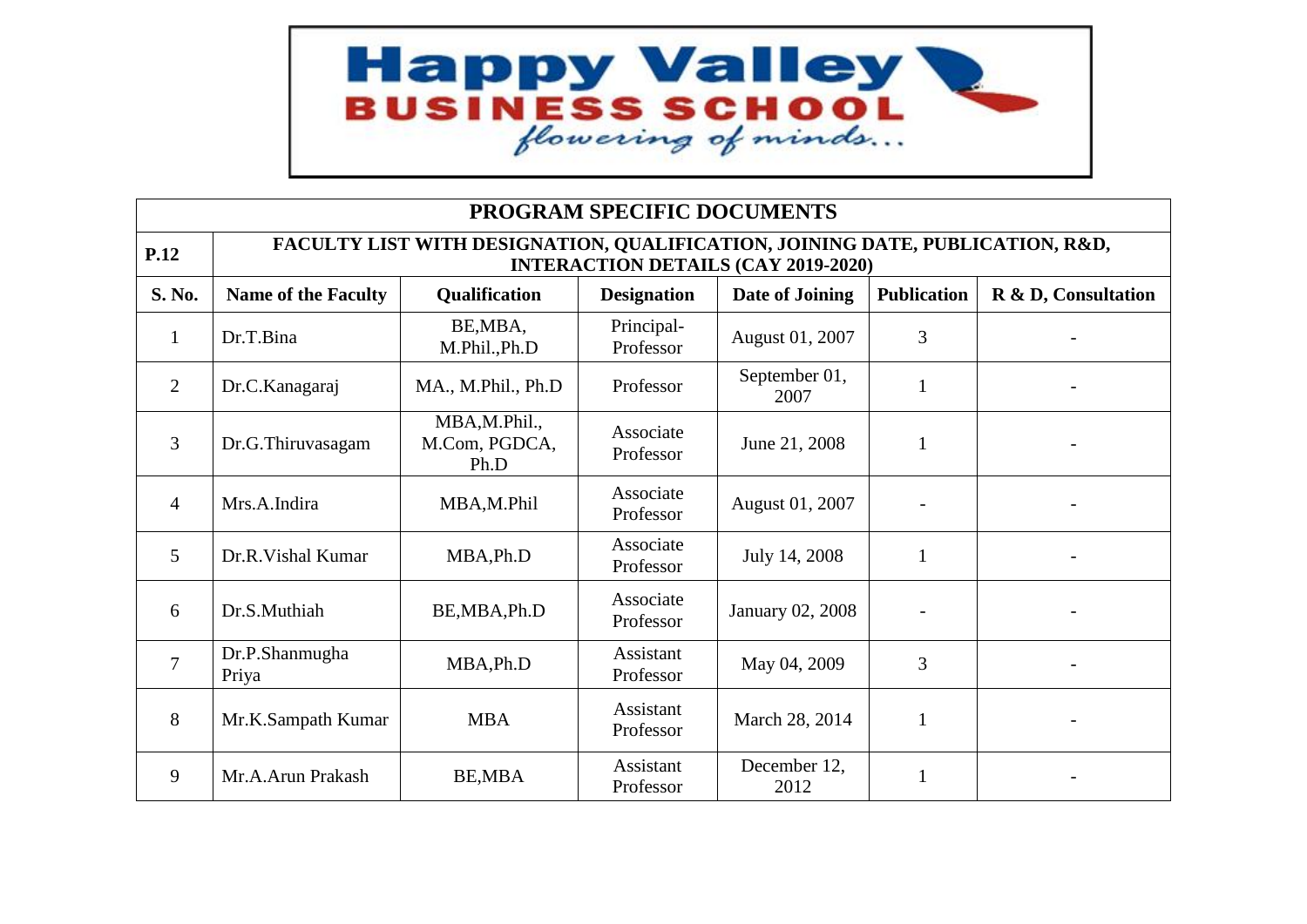| 10           | Mr.A. Manoj Kumar  | <b>MBA</b>  | Assistant<br>Professor | June 18, 2012 | $\overline{4}$ | $\overline{\phantom{a}}$ |
|--------------|--------------------|-------------|------------------------|---------------|----------------|--------------------------|
| 11           | Ms.A.Aaziya        | MBA, M. Com | Assistant<br>Professor | July 1, 2014  |                |                          |
| 12           | Mr.Lors Porseena.M | <b>MBA</b>  | Assistant<br>Professor | July 20, 2015 |                |                          |
| 13           | Mr.D.Prashanth     | <b>MBA</b>  | Assistant<br>Professor | June 13, 2018 | $\overline{2}$ | $\overline{\phantom{0}}$ |
| 14           | Mr.R.Santhosh Raja | <b>MBA</b>  | Assistant<br>Professor | June 26,2019  |                |                          |
| <b>TOTAL</b> |                    |             |                        |               | 20             |                          |

\*Collaborated work.

| PROGRAM SPECIFIC DOCUMENTS |                                                                                                                             |                                        |                         |                       |  |  |  |  |
|----------------------------|-----------------------------------------------------------------------------------------------------------------------------|----------------------------------------|-------------------------|-----------------------|--|--|--|--|
| <b>P.12</b>                | FACULTY LIST WITH DESIGNATION, QUALIFICATION, JOINING DATE, PUBLICATION, R&D,<br><b>INTERACTION DETAILS (CAY 2018-2019)</b> |                                        |                         |                       |  |  |  |  |
| <b>S. No.</b>              | <b>Name of the Faculty</b>                                                                                                  | <b>Publication</b>                     | R & D, Consultation     |                       |  |  |  |  |
|                            | Dr.T.Bina                                                                                                                   | BE, MBA,<br>M.Phil.,Ph.D               | Principal-<br>Professor | August 01, 2007       |  |  |  |  |
| 2                          | Dr.C.Kanagaraj                                                                                                              | MA., M.Phil., Ph.D                     | Professor               | September 01,<br>2007 |  |  |  |  |
| 3                          | Dr.G.Thiruvasagam                                                                                                           | MBA, M.Phil.,<br>M.Com, PGDCA,<br>Ph.D | Associate<br>Professor  | June 21, 2008         |  |  |  |  |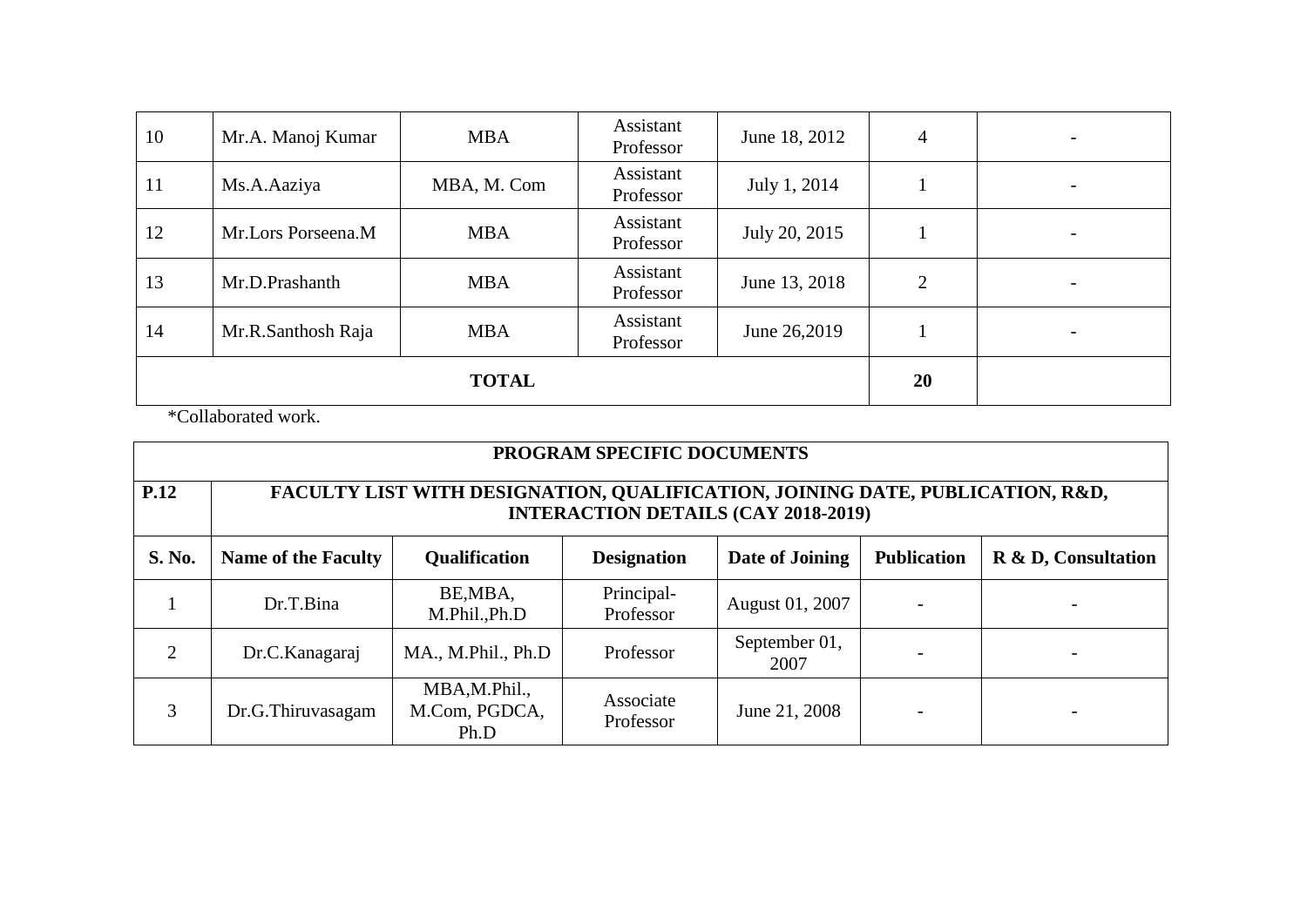| $\overline{4}$ | Mrs.A.Indira                 | MBA,M.Phil    | Associate<br>Professor | August 01, 2007       |                |  |
|----------------|------------------------------|---------------|------------------------|-----------------------|----------------|--|
| $\overline{5}$ | Dr.R.Vishal Kumar            | MBA, Ph.D     | Associate<br>Professor | July 14, 2008         | $\mathbf{1}$   |  |
| 6              | Dr.S.Muthiah                 | BE, MBA, Ph.D | Associate<br>Professor | January 02,<br>2008   |                |  |
| $\overline{7}$ | Dr.P.Shanmugha<br>Priya      | MBA, Ph.D     | Assistant<br>Professor | May 04, 2009          | $\mathbf{1}$   |  |
| 8              | Mr.K.Sampath<br>Kumar        | <b>MBA</b>    | Assistant<br>Professor | March 28, 2014        |                |  |
| 9              | Mr.A.Arun Prakash            | BE, MBA       | Assistant<br>Professor | December 12,<br>2012  |                |  |
| 10             | Mr.A.Manoj Kumar             | <b>MBA</b>    | Assistant<br>Professor | June 18, 2012         |                |  |
| 11             | Ms.A.Aaziya                  | MBA,M.Com     | Assistant<br>Professor | July 1, 2014          |                |  |
| 12             | Mr.Lors Porseena.M           | <b>MBA</b>    | Assistant<br>Professor | July 20, 2015         |                |  |
| 13             | Mr.Sivagnana<br>Selvakumar.T | <b>MBA</b>    | Assistant<br>Professor | November, 02,<br>2016 |                |  |
| 14             | Mr.D.Prashanth               | <b>MBA</b>    | Assistant<br>Professor | June 13, 2018         | $\blacksquare$ |  |
|                | <b>TOTAL</b>                 |               |                        |                       |                |  |

\*Collaborated work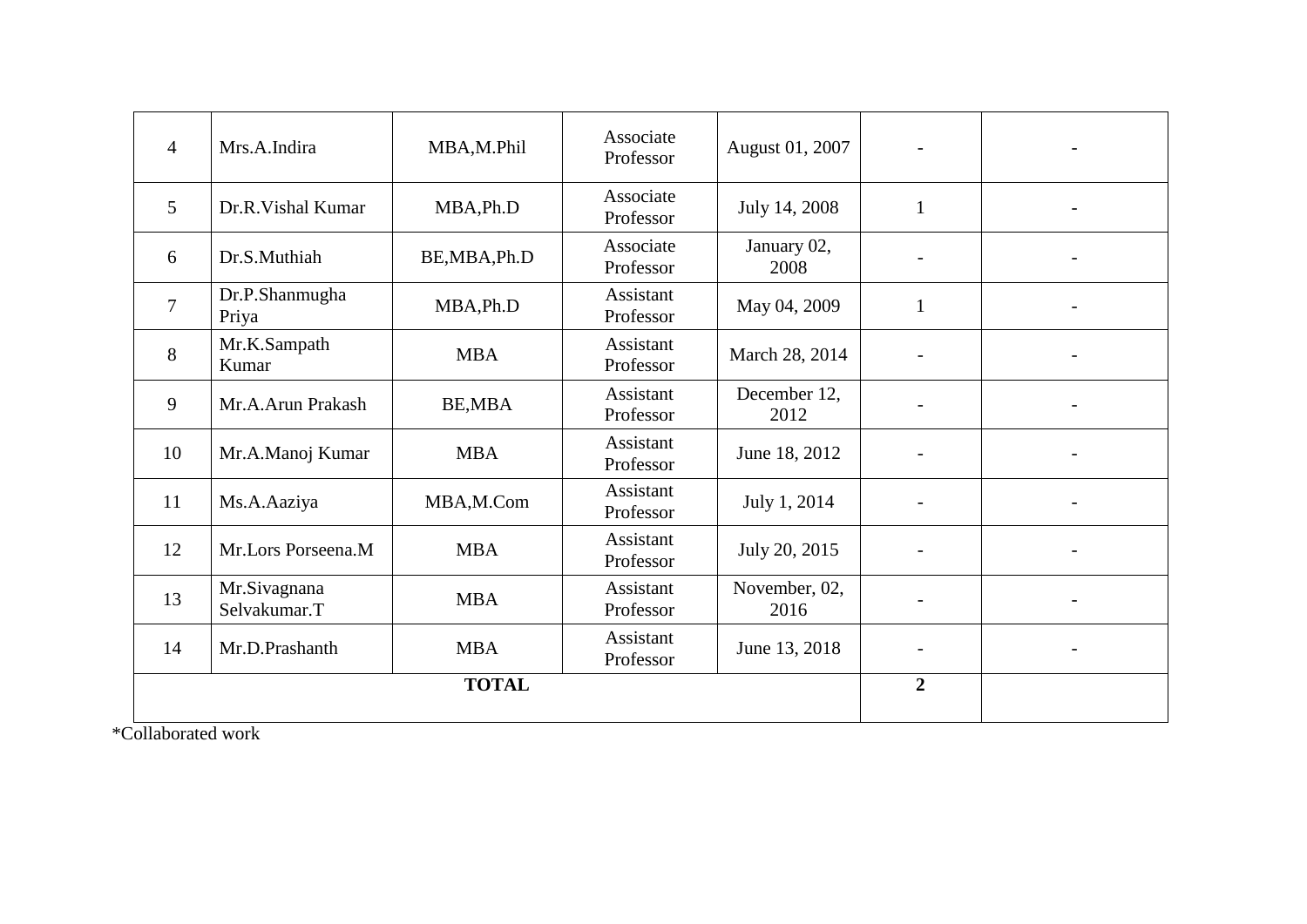| PROGRAM SPECIFIC DOCUMENTS |                                                                                                                             |                                   |                          |                    |                    |                                      |  |  |
|----------------------------|-----------------------------------------------------------------------------------------------------------------------------|-----------------------------------|--------------------------|--------------------|--------------------|--------------------------------------|--|--|
| <b>P.12</b>                | FACULTY LIST WITH DESIGNATION, QUALIFICATION, JOINING DATE, PUBLICATION, R&D,<br><b>INTERACTION DETAILS (CAY 2017-2018)</b> |                                   |                          |                    |                    |                                      |  |  |
| S. No.                     | <b>Name of the Faculty</b>                                                                                                  | Qualification                     | <b>Designation</b>       | Date of Joining    | <b>Publication</b> | <b>R</b> & D,<br><b>Consultation</b> |  |  |
| 1.                         | Dr.C.Kanagaraj                                                                                                              | MA., M.Phil., Ph.D                | Principal -<br>Professor | September 01, 2007 |                    |                                      |  |  |
| 2.                         | Dr.T.Bina                                                                                                                   | BE, MBA,<br>M.Phil.,Ph.D          | Professor,<br><b>HOD</b> | August 01, 2007    |                    |                                      |  |  |
| 3.                         | Dr.S.Prabakar                                                                                                               | MA(SW), Ph.D                      | Professor                | May 20, 2013       |                    |                                      |  |  |
| $\overline{4}$ .           | Dr.G.Thiruvasagam                                                                                                           | MBA,M.Phil.,M.Com,<br>PGDCA, Ph.D | Associate<br>Professor   | June 21, 2008      |                    |                                      |  |  |
| 5.                         | Mrs.A.Indira                                                                                                                | MBA,M.Phil                        | Associate<br>Professor   | August 01, 2007    | $\overline{2}$     |                                      |  |  |
| 6.                         | Dr.R. Vishal Kumar                                                                                                          | MBA, Ph.D                         | Associate<br>Professor   | July 14, 2008      |                    |                                      |  |  |
| 7.                         | Dr.S.Muthiah                                                                                                                | BE, MBA, Ph.D                     | Associate<br>Professor   | January 02, 2008   |                    |                                      |  |  |
| 8.                         | Dr.P.Shanmugha<br>Priya                                                                                                     | MBA, Ph.D                         | Assistant<br>Professor   | May 04, 2009       |                    |                                      |  |  |
| 9.                         | Mr.K.Sampath<br>Kumar                                                                                                       | <b>MBA</b>                        | Assistant<br>Professor   | March 28, 2014     |                    |                                      |  |  |